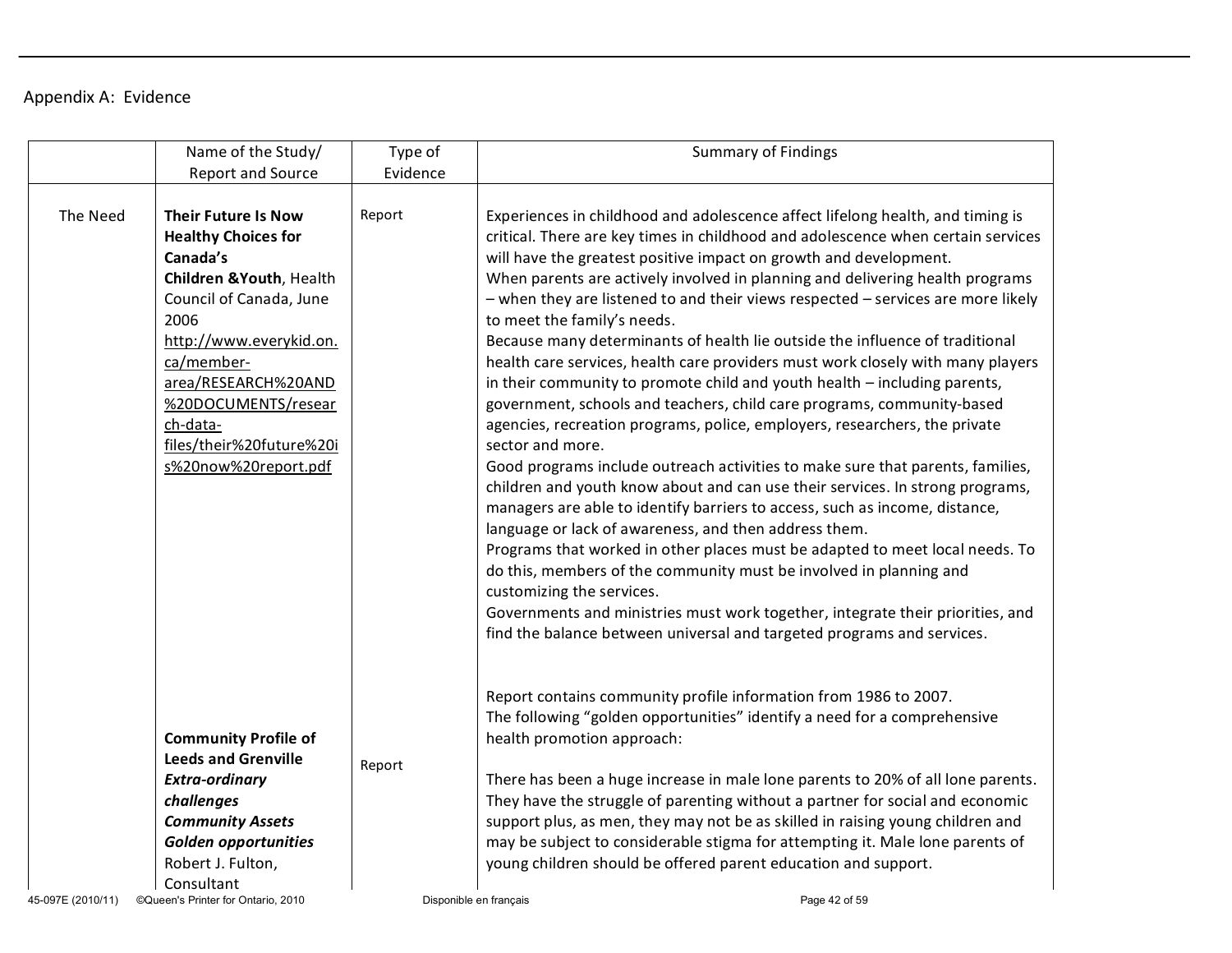| Consultant               |        |                                                                                        |  |
|--------------------------|--------|----------------------------------------------------------------------------------------|--|
| http://www.everykid.on.  |        | Brockville (16%), Gananoque (15%) and North Grenville                                  |  |
| ca/member-               |        | (18%) have the highest percentage of families in which all children are under          |  |
| area/RESEARCH%20AND      |        | the age of 6 years on Census Day 2006. When the caregivers have been                   |  |
| %20DOCUMENTS/Sum-        |        | "parents' for less than 6 years, they are in the stage of family life when they are    |  |
| greater-parts-           |        | most vulnerable and most open to education on effective parenting.                     |  |
| 2008/2%20Leeds%20200     |        |                                                                                        |  |
| 8 final%20report v1.pdf  |        | Brockville is showing a 21% increase in children under the age of 1 year. Adding       |  |
|                          |        | the findings related to the age of the mother in lone-parent households in             |  |
|                          |        | Brockville, plus the two patterns suggest that a surge of parent education and         |  |
|                          |        | parent support programs in Brockville is a critical need.                              |  |
|                          |        |                                                                                        |  |
|                          |        | Data from the National Longitudinal Study has found that children from rural           |  |
|                          |        | and small towns, as well as children from low socio economic groups and low            |  |
|                          |        | income families scored below their peers on basic academic skills and social           |  |
|                          |        | competency. Bad outcomes could be reversed if (and this is the prevention              |  |
|                          |        | opportunity)                                                                           |  |
|                          |        | • Children were read to daily (improves all academic and social skills)                |  |
|                          |        | • participated regularly in organized sports (improves communication and               |  |
|                          |        | number skills)                                                                         |  |
|                          |        | • had lessons in art (improves number skills, copying and symbol use)                  |  |
|                          |        | • Cooperative play was highest with regular participation in <i>unorganized</i> sports |  |
|                          |        | • All of the above was highest with high positive parent-child interaction. The        |  |
|                          |        | quality of parent-child interaction is clearly a critical driver in the child's        |  |
|                          |        | readiness to learn. This suggests that parent supports and parent education            |  |
|                          |        | programs are very important.                                                           |  |
|                          |        |                                                                                        |  |
|                          |        |                                                                                        |  |
|                          |        |                                                                                        |  |
|                          |        | The Early Development Instrument (EDI) was developed at the Offord Centre of           |  |
|                          |        | McMaster University. It measures how ready children are to begin learning at           |  |
|                          |        | school. The EDI is completed by teachers for all the children in their                 |  |
|                          |        |                                                                                        |  |
|                          |        | kindergarten classes. The EDI consists of questions about five different areas of      |  |
| SUMMARY: 2008 Leeds-     |        | the children's early development:<br>$\bullet$                                         |  |
| <b>Grenville Early</b>   |        | Physical health and well-being,                                                        |  |
|                          |        | Social competence,<br>Emotional maturity,                                              |  |
| Development              | Report |                                                                                        |  |
| Instrument Results, Data |        | Language and cognitive development,                                                    |  |
| Analysis Coordinator,    |        | Communication skills and general knowledge.<br>$\bullet$                               |  |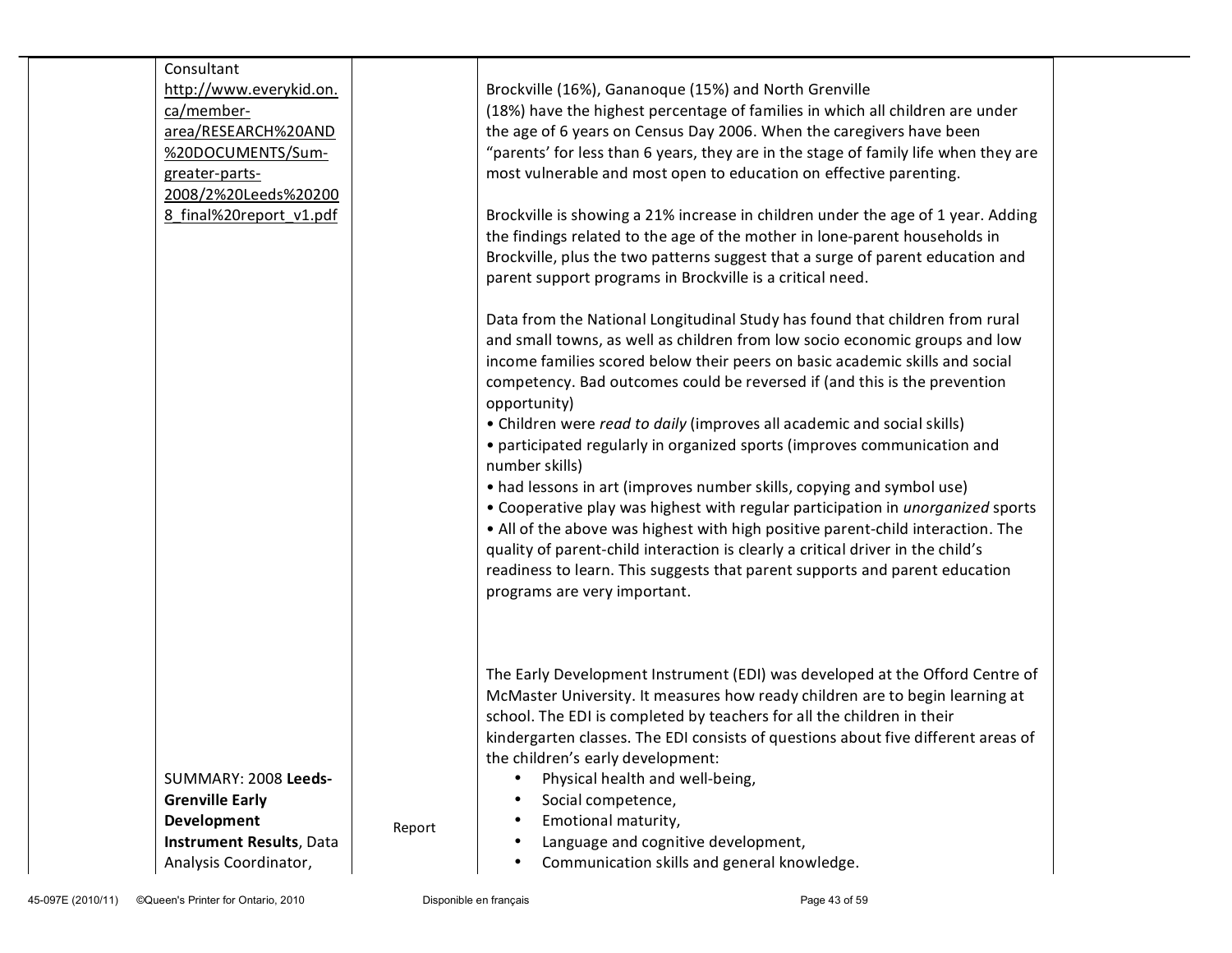|                                                      | United Counties of Leeds-<br>Grenville March 5, 2009<br>http://www.everykid.on.<br>ca/member-<br>area/RESEARCH%20AND<br>%20DOCUMENTS/Sum-<br>greater-parts-<br>2008/2008%20EDI%20LG<br>%20Summary%201.pdf                                                 |                        | The Early Development Instrument is designed to measure the outcomes of<br>children's early years as they influence their readiness to learn at school.<br>A significant decline in the readiness of children to learn at school was noted<br>between 2006 and 2008 and a large increase in the number of vulnerable<br>children throughout Leeds and Grenville.                                                                                                                                                                                                                                                                                                                                                                                                                                                                                                                                                                                                                                                                                                                                                                                                                                                        |
|------------------------------------------------------|-----------------------------------------------------------------------------------------------------------------------------------------------------------------------------------------------------------------------------------------------------------|------------------------|-------------------------------------------------------------------------------------------------------------------------------------------------------------------------------------------------------------------------------------------------------------------------------------------------------------------------------------------------------------------------------------------------------------------------------------------------------------------------------------------------------------------------------------------------------------------------------------------------------------------------------------------------------------------------------------------------------------------------------------------------------------------------------------------------------------------------------------------------------------------------------------------------------------------------------------------------------------------------------------------------------------------------------------------------------------------------------------------------------------------------------------------------------------------------------------------------------------------------|
| <b>How Triple P</b><br><b>Addresses</b><br>the Need  |                                                                                                                                                                                                                                                           |                        |                                                                                                                                                                                                                                                                                                                                                                                                                                                                                                                                                                                                                                                                                                                                                                                                                                                                                                                                                                                                                                                                                                                                                                                                                         |
| Comprehensive<br><b>Health Promotion</b><br>Approach | <b>The Triple</b><br><b>P-Positive</b><br><b>Parenting</b><br>Programme:<br><b>A Universal</b><br><b>Population-Level</b><br>Approach to the<br><b>Prevention of Child</b><br>Abuse, Sanders, Et. Al.<br>Child Abuse Review<br>Vol. 12: 155-171<br>(2003) | Synthesis              | Research trials are currently underway evaluating the efficacy of the Triple P<br>system of intervention with populations of families notified for child<br>maltreatment. This research primarily evaluates the use of broad parent-<br>training interventions (levels 4 and 5 in the Triple P system). However, research<br>strategies to address the impact of a coordinated, systematic, universal positive<br>parenting campaign (such as level 1 Triple P interventions) need to be<br>progressed. Given the far-reaching implications of such work, it is likely that<br>governments will need to take an active role in progressing population-level<br>surveys of positive parenting practices and child behaviour problems. It is our<br>contention that it is unlikely that there will be any reduction in child<br>maltreatment at a population level unless a broader ecological perspective to<br>supporting parents is adopted. Such an approach requires flexible tailoring of<br>the strength of family interventions so that parents can access quality evidence-<br>based programmes relevant to their parenting needs across a wide<br>developmental age span from the birth of their child onwards. |
| 45-097E (2010/11)                                    | <b>Theoretical, Scientific</b><br>and Clinical<br><b>Foundations of the</b><br><b>Triple P-Positive</b><br>©Queen's Printer for Ontario, 2010                                                                                                             | Disponible en français | The program aims to prevent severe behavioural, emotional and developmental<br>problems in children by enhancing the knowledge, skills and confidence of<br>parents.<br>Level 1, a universal parent information strategy, provides all interested<br>parents with access to useful information about parenting through a<br>Page 44 of 59                                                                                                                                                                                                                                                                                                                                                                                                                                                                                                                                                                                                                                                                                                                                                                                                                                                                               |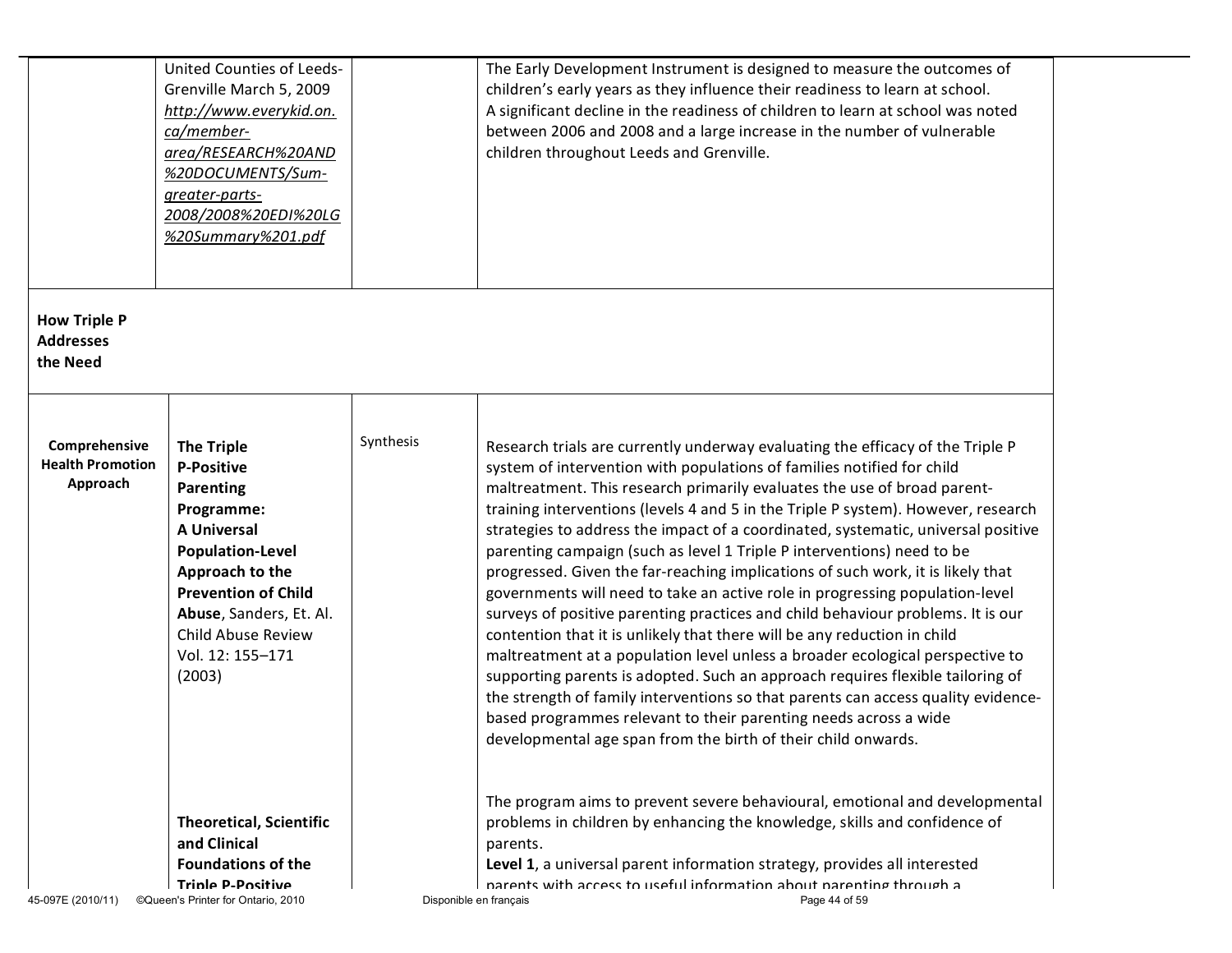| (Child Abuse)<br>45-097E (2010/11) | <b>Training Programs</b><br>©Queen's Printer for Ontario, 2010         | Disponible en français | training<br>Page 45 of 59                                                                                                                                                                                                |
|------------------------------------|------------------------------------------------------------------------|------------------------|--------------------------------------------------------------------------------------------------------------------------------------------------------------------------------------------------------------------------|
| <b>Mental Health</b><br>Promotion  | <b>Preventing Child</b><br>Abuse: A Meta-<br><b>Analysis of Parent</b> | Meta-analysis          | Our results indicate parent training is effective in reducing the risk that<br>a parent will physically abuse, verbally abuse, or neglect a child.<br>Parents' emotional well-being was also strengthened through parent |
|                                    |                                                                        |                        | Having realistic expectations<br>Taking care of oneself as a parent                                                                                                                                                      |
|                                    |                                                                        |                        | Using assertive discipline                                                                                                                                                                                               |
|                                    |                                                                        |                        | Creating a positive learning environment                                                                                                                                                                                 |
|                                    |                                                                        |                        | Ensuring a save environment                                                                                                                                                                                              |
|                                    |                                                                        |                        | The Principles of Positive Parenting include:                                                                                                                                                                            |
|                                    |                                                                        |                        | become involved in their child's schooling, and protect children from harm.                                                                                                                                              |
|                                    |                                                                        |                        | adversity, seek appropriate support when they need it, advocate for children,                                                                                                                                            |
|                                    |                                                                        |                        | parents become, the more likely they are to be resilient in coping with                                                                                                                                                  |
|                                    |                                                                        |                        | efficacy, self-management and personal agency. The more sefl-sufficient                                                                                                                                                  |
|                                    | search_and_Practice<br>Monograph No.1.pdf                              |                        | The approach views the development of a parent's capacity for self-regulation<br>as a central skill and is operationalized to include: self sufficiency, parental self-                                                  |
|                                    | files/pdf/Parenting Re                                                 |                        | intervention with children.                                                                                                                                                                                              |
|                                    | http://www.triplep.net                                                 |                        | principals; an approach that has the strongest empirical support of any                                                                                                                                                  |
|                                    | ISBN 1875378464                                                        |                        | Triple P is a form of behavioural family intervention based on social learning                                                                                                                                           |
|                                    | Queensland                                                             |                        | depression or high levels of stress).                                                                                                                                                                                    |
|                                    | University of                                                          |                        | complicated by other sources of family distress (e.g., marital conflict, parental                                                                                                                                        |
|                                    | Support Centre, The                                                    |                        | where child behaviour problems persist or where parenting difficulties are                                                                                                                                               |
|                                    | Parenting and Family                                                   |                        | Level 5 is an enhanced behavioural family intervention program for families                                                                                                                                              |
|                                    | Copyright 2003 The                                                     |                        | parent training program for children with more severe behavioural difficulties.                                                                                                                                          |
|                                    | Queensland                                                             |                        | Level 4 is an intensive eight to ten-session individual, group or self-directed                                                                                                                                          |
|                                    | University of                                                          |                        | behaviour difficulties and includes active skills training for parents.                                                                                                                                                  |
|                                    | Support Centre, The                                                    |                        | Level 3, a four-session intervention, targets children with mild to moderate                                                                                                                                             |
|                                    | Parenting and Family                                                   |                        | behaviour difficulties or developmental issues.                                                                                                                                                                          |
|                                    | and Karen M.T. Turner                                                  |                        | early anticipatory developmental guidance to parents of children with mild                                                                                                                                               |
|                                    | Carol Markie-Dadds                                                     |                        | Level 2 is a brief, one to two-session primary health care intervention providing                                                                                                                                        |
|                                    | Matthew R. Sanders,                                                    |                        | common behavioural and developmental concerns.                                                                                                                                                                           |
|                                    | <b>Parenting Competence</b>                                            |                        | in programs, and to create a sense of optimism by depicting solutions to                                                                                                                                                 |
|                                    | <b>Promotion of</b>                                                    |                        | awareness of parenting resources and the receptivity of parents to participating                                                                                                                                         |
|                                    | Approach to the                                                        |                        | parenting strategies. This level of intervention aims to increase community                                                                                                                                              |
|                                    | Population                                                             |                        | user-friendly parenting tip sheets and videotapes that demonstrate specific                                                                                                                                              |
|                                    | <b>Parenting Program: A</b>                                            |                        | coordinated promotional campaign using print and electronic media as well as                                                                                                                                             |
|                                    | <b>Triple P-Positive</b>                                               |                        | parents with access to useful information about parenting through a                                                                                                                                                      |
|                                    |                                                                        |                        |                                                                                                                                                                                                                          |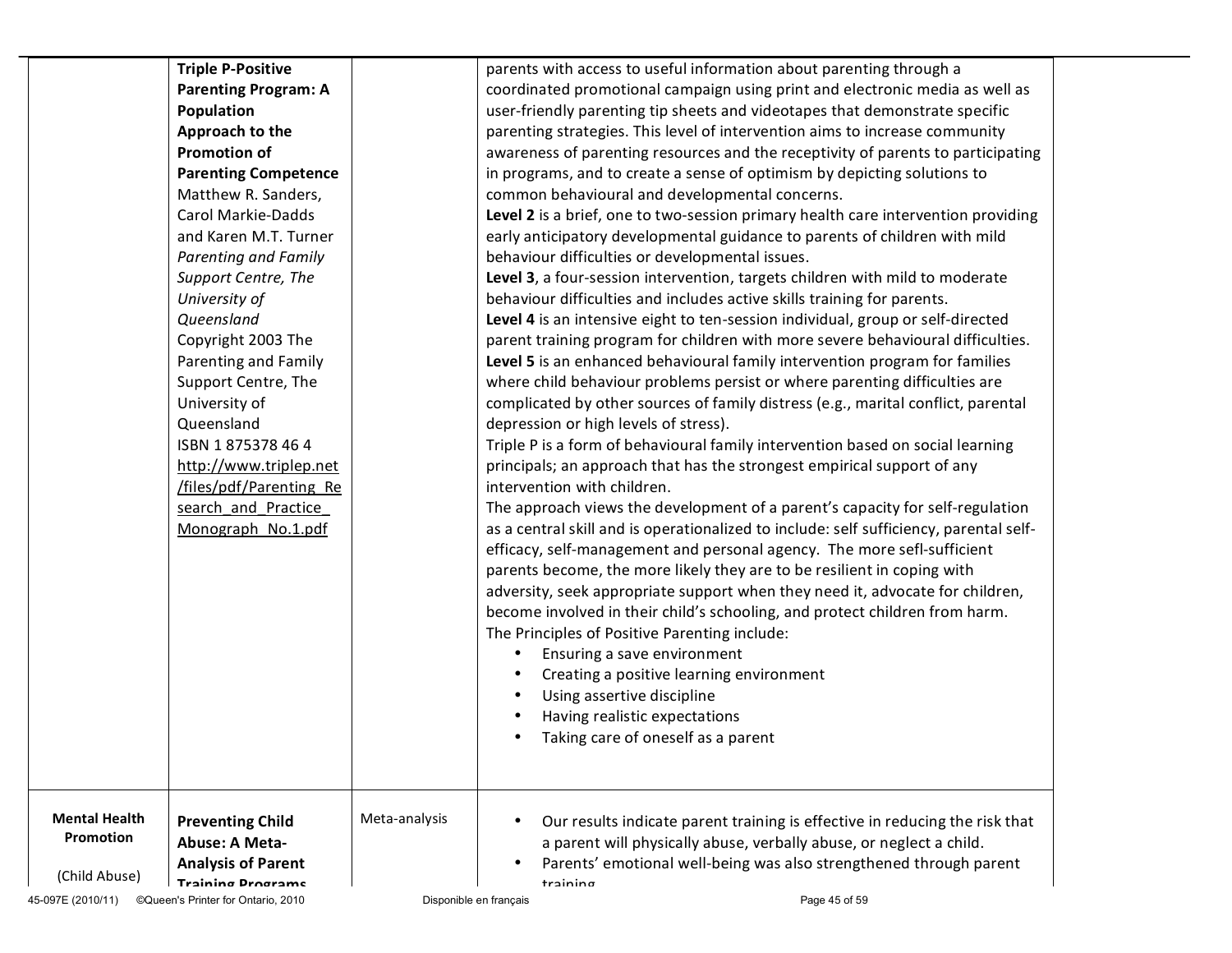| <b>Training Programs</b>       |            | training.                                                                       |  |
|--------------------------------|------------|---------------------------------------------------------------------------------|--|
| Brad W. Lundahl,               |            | Many of the programs in our study had designed complimentary                    |  |
| Janelle Nimer and              |            | interventions that aimed to promote parents' emotional well-being.              |  |
| <b>Bruce Parsons</b>           |            | Parent training was moderately effective in promoting desirable and             |  |
|                                |            | reducing undesirable child-rearing behaviors. That is, parents who              |  |
|                                |            | completed parent training were more likely to rely on non-coercive              |  |
|                                |            | strategies, such as expression of warmth and democratic reasoning,              |  |
|                                |            | when interacting with their children and were less likely to rely on            |  |
|                                |            | coercive strategies, such as the use of physical force or threats.              |  |
|                                |            | Interventions through a mixture of office and home settings were more           |  |
|                                |            | successful than were those offering parent training in only one setting         |  |
|                                |            | A higher number of sessions was associated with greater changes in              |  |
|                                |            | attitudes linked to abuse but not with child-rearing behaviors                  |  |
|                                |            | Parental attitudes changed more through a mixture of group and                  |  |
|                                |            | individual delivery than either mode alone.                                     |  |
|                                |            | Theoretical orientation of parent training programs also influenced the         |  |
|                                |            | degree to which parents modified child-rearing practices and attitudes.         |  |
|                                |            | Behavioral programs showed more positive changes in parental                    |  |
|                                |            | behavior compared to studies that did not.                                      |  |
|                                |            | Non-behavioral programs were more successful in changing attitudes              |  |
|                                |            | linked to abuse                                                                 |  |
|                                |            | The guiding assumptions of behavioral and non-behavioral programs               |  |
|                                |            | offer different strengths in helping to reduce the risk of child abuse, and     |  |
|                                |            | our results indicate that combining elements of both can capitalize on          |  |
|                                |            | the unique strengths of both approaches.                                        |  |
|                                |            | Understanding the long-term success of parent training programs in reducing     |  |
|                                |            | abuse is important; unfortunately, few studies examined this question. Of those |  |
|                                |            | that did, desirable changes in parents' child-rearing attitudes were stable,    |  |
|                                |            | whereas positive changes in emotional well-being and child-rearing behaviors    |  |
|                                |            | slipped toward pretreatment levels by approximately 40%.                        |  |
|                                |            |                                                                                 |  |
|                                |            |                                                                                 |  |
|                                |            |                                                                                 |  |
|                                |            | A meta-analysis encompassing all studies evaluating the impact of the Triple P- |  |
|                                |            | Positive Parenting Program on parent and child outcome measures was             |  |
|                                |            | conducted in an effort to identify variables that moderate the program's        |  |
|                                |            | effectiveness.                                                                  |  |
| A Comprehensive                | Systematic | The results indicate that Triple P causes positive changes in parenting skills, |  |
| <b>Meta-Analysis of Triple</b> | Review     | child problem behavior and parental well-being in the small to moderate range,  |  |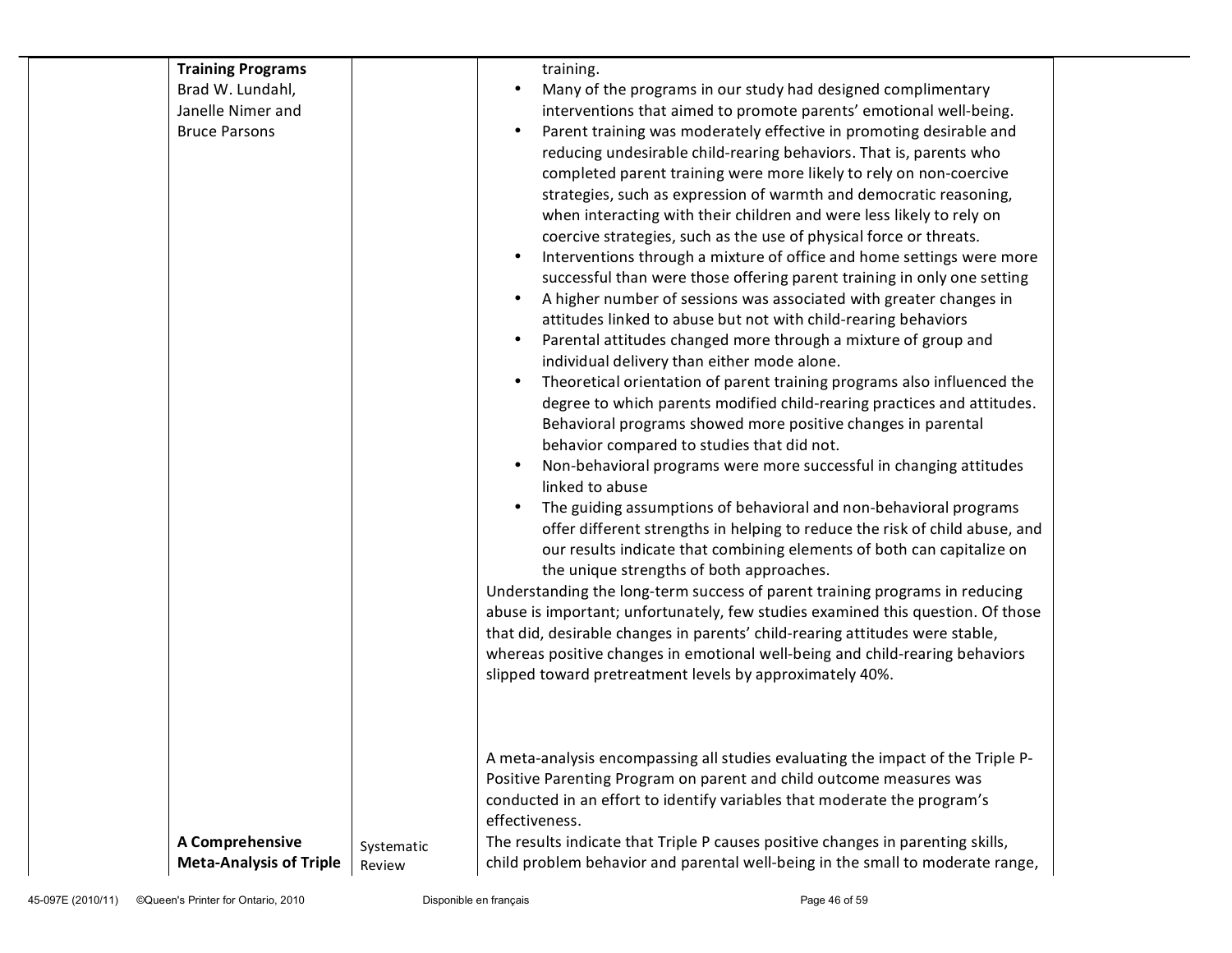|                   | <b>P-Positive Parenting</b><br><b>Program Using</b><br><b>Hierarchical Linear</b><br><b>Modeling:</b><br><b>Effectiveness</b><br>and Moderating<br><b>Variables</b><br>Christoph Nowak, Nina<br>Heinrichs, Clin Child<br>Fam Psychol Rev (2008)<br>11:114-144                                                                               |                        | varying as a function of the intensity of the intervention. The findings also<br>indicate reliable positive effects of Triple P-across all settings, initial levels of<br>problems and countries—for child behavior problems, parenting behavior, and<br>parental well-being. There is also a strong tendency for parents' relationship<br>quality to improve. We were unable to determine if the child effects are<br>primarily due to a reduction in problematic demeanor or if they are also based<br>on an increase in positive behavior. This comprehensive meta-analytical review<br>of the current evidence-base for Triple P confirms the efficacy of the<br>intervention for improving parenting skills, child problem behavior and parental<br>well-being. Given that Triple P was developed as a population-based preventive<br>intervention that comprises a diverse set of options for families from different<br>social and cultural backgrounds, as well as for varying degrees of problems, the<br>obtained overall controlled effect sizes between 0.17 and 0.48 can be<br>interpreted as reliable evidence of Triple P's ability to positively impact parent-<br>child interactions. The good quality of included trials corroborates this finding.<br>In sum, Triple P may be considered a well-researched parent training program<br>that is based on high-quality studies. |
|-------------------|---------------------------------------------------------------------------------------------------------------------------------------------------------------------------------------------------------------------------------------------------------------------------------------------------------------------------------------------|------------------------|-------------------------------------------------------------------------------------------------------------------------------------------------------------------------------------------------------------------------------------------------------------------------------------------------------------------------------------------------------------------------------------------------------------------------------------------------------------------------------------------------------------------------------------------------------------------------------------------------------------------------------------------------------------------------------------------------------------------------------------------------------------------------------------------------------------------------------------------------------------------------------------------------------------------------------------------------------------------------------------------------------------------------------------------------------------------------------------------------------------------------------------------------------------------------------------------------------------------------------------------------------------------------------------------------------------------------------------------------------------------------------------------------|
| (Attachment)      | <b>DISORGANIZED</b><br><b>INFANT ATTACHMENT</b><br><b>AND</b><br><b>PREVENTIVE</b><br><b>INTERVENTIONS: A</b><br><b>REVIEW</b><br><b>AND META-ANALYSIS</b><br>MARIAN J.<br>BAKERMANS-<br>KRANENBURG,<br><b>MARINUS H. VAN</b><br>IJZENDOORN, AND<br>FEMMIE JUFFER,<br><b>INFANT MENTAL</b><br>HEALTH JOURNAL, Vol.<br>26(3), 191-216 (2005) | Systematic<br>Review   | Infant disorganized attachment is a major risk factor for problematic stress<br>management and later problem behavior. Therefore, the question whether<br>early childhood interventions are effective in preventing attachment<br>disorganization is highly relevant, and a review of intervention studies from the<br>perspective of their effects on attachment disorganization is badly needed. We<br>provide a narrative review of preventive intervention studies with infant<br>disorganized attachment as an outcome measure, and we test meta-analytically<br>whether these interventions were able to prevent infant attachment<br>disorganization.<br>Effective interventions started after six months of the infant's age rather than<br>before six months; sensitivity-focused interventions appeared to be<br>more effective than interventions with a broader focus; interventions in<br>samples with children<br>at risk were more effective than interventions in samples with at-risk parents;<br>and in samples<br>with a higher percentage of disorganization in the control group, the<br>interventions were more successful in preventing disorganization.                                                                                                                                                                                                                 |
| 45-097E (2010/11) | The Relationship<br><b>Between Social</b><br>©Queen's Printer for Ontario, 2010                                                                                                                                                                                                                                                             | Disponible en français | Page 47 of 59                                                                                                                                                                                                                                                                                                                                                                                                                                                                                                                                                                                                                                                                                                                                                                                                                                                                                                                                                                                                                                                                                                                                                                                                                                                                                                                                                                                   |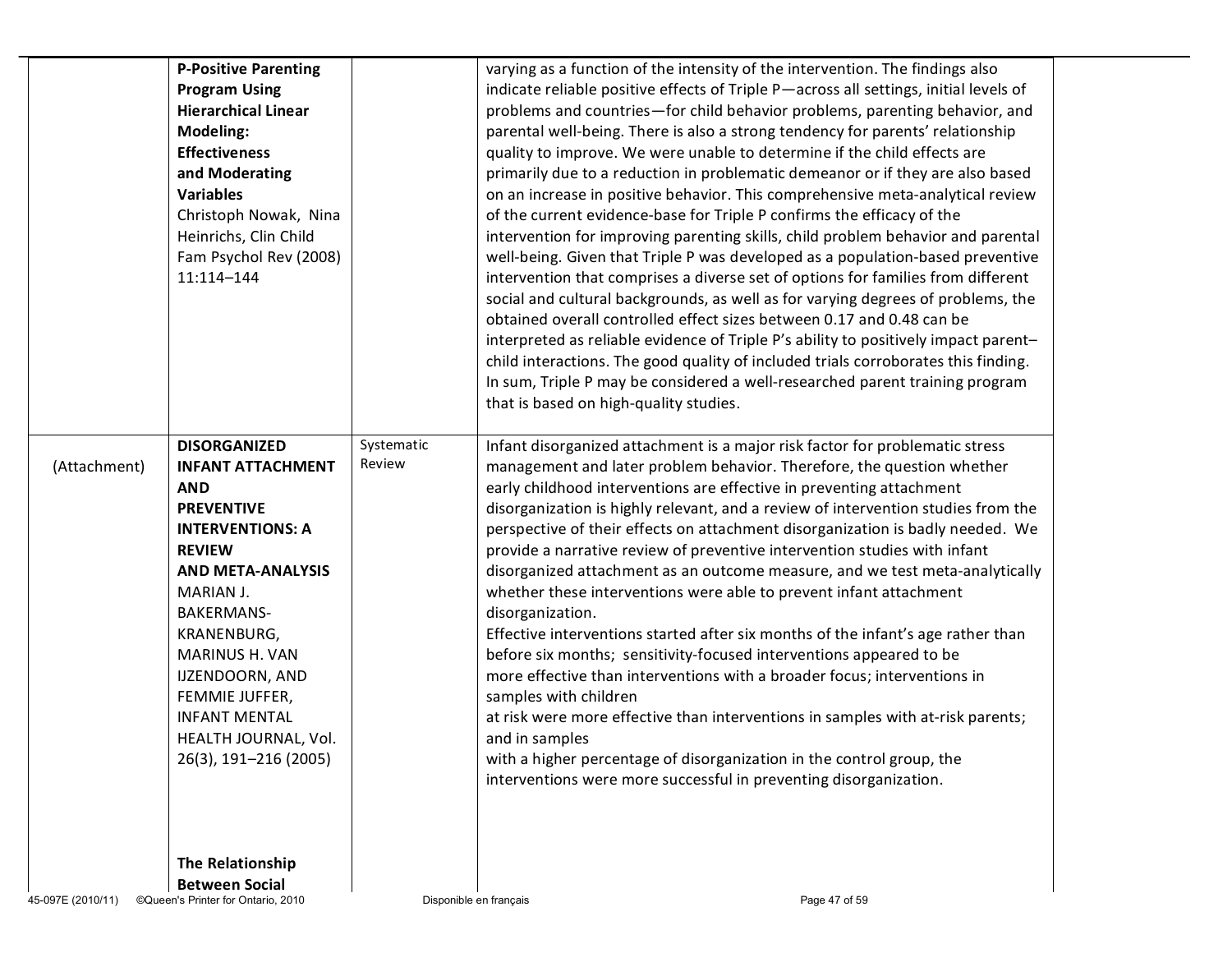| <b>Between Social</b><br><b>Support</b><br>and Adolescent<br><b>Mothers' Interactions</b><br><b>With Their Infants: A</b>                                                                    | Systematic<br>Review | The maternal-infant relationship is reflected in the interactive behaviors of both<br>mother and infant, comprising a critical measure of parenting. Consistency in<br>parental behavior provides infants with a sense of trust, enhancing their<br>development and social competence. Infants who do not form a trusting                                                                                                                                                                                                                                                                                                                                                                                                                                                                                                                                                                                                                                                                                                                                                                                                                                                                                                                                                                                                                                                                                                               |
|----------------------------------------------------------------------------------------------------------------------------------------------------------------------------------------------|----------------------|-----------------------------------------------------------------------------------------------------------------------------------------------------------------------------------------------------------------------------------------------------------------------------------------------------------------------------------------------------------------------------------------------------------------------------------------------------------------------------------------------------------------------------------------------------------------------------------------------------------------------------------------------------------------------------------------------------------------------------------------------------------------------------------------------------------------------------------------------------------------------------------------------------------------------------------------------------------------------------------------------------------------------------------------------------------------------------------------------------------------------------------------------------------------------------------------------------------------------------------------------------------------------------------------------------------------------------------------------------------------------------------------------------------------------------------------|
| Meta-Analysis<br>Donna Clemmens, RN,<br>Phd, JOGNN Volume<br>30, Number, October,<br>2000.                                                                                                   |                      | relationship with a caregiver have been described as exhibiting more<br>problematic behaviors and doing poorly on developmental achievement tests.<br>Within this group of infants who are at risk are the children of adolescent<br>mothers. The results of this meta-analysis provided quantitative substantiation<br>for the importance of the construct of social support to maternal interaction in<br>adolescent mothers. The findings from the two sub analyses revealed similar<br>effect sizes whether the support was provided by family or through a network.<br>It is important that universal services (for example, home visiting by health<br>visitors and midwives) are available for all families with infants and young<br>children. A universal service does not imply that every family has the same<br>needs. Some are likely to need more support than others (for example, if the<br>mother or child has a physical or learning disability). Health visitors should be<br>proactive and visit all mothers, parents and carers of infants and pre-school<br>children at home (where possible) to assess their needs. Those with identified<br>needs should receive intensive support                                                                                                                                                                                                                              |
| <b>Mental health of</b><br>young people: a global<br>public-health challenge<br>Vikram Patel, Alan J<br>Flisher, Sarah Hetrick,<br>Patrick McGorry, The<br>Lancet, Vol 369 April<br>14, 2007 | Summary              | Infants aged 9-24 months in Kingston, Jamaica, who were from very poor<br>families and had stunted growth, were randomly assigned one of four groups:<br>control, supplementation, stimulation, and both supplementation and<br>stimulation. The supplementation consisted of 1 kg milk-based formula a week.<br>The stimulation consisted of weekly home visits from trained community-health<br>workers. Both interventions were given for 2 years. The aim was to enhance<br>interactions between mothers and their infants. This was achieved by<br>demonstrating playing techniques, involving the mothers in play with the<br>children, encouraging the mothers to talk to their children, praise them, and<br>give positive reinforcement. Toys and picture books were left in the homes and<br>mothers were encouraged to play with their children on a daily basis. The<br>children who had received stimulation in infancy were, as adolescents, less<br>anxious, had fewer symptoms of depression and better self esteem, and fewer<br>attention problems than their non-stimulated counterparts. Furthermore,<br>participants given stimulation were less likely to have been suspended from<br>school or expelled than those not given stimulation.<br>Further research is needed to establish the reasons for the beneficial effects.<br>The benefits might have been due to the direct effects of the activities; or the |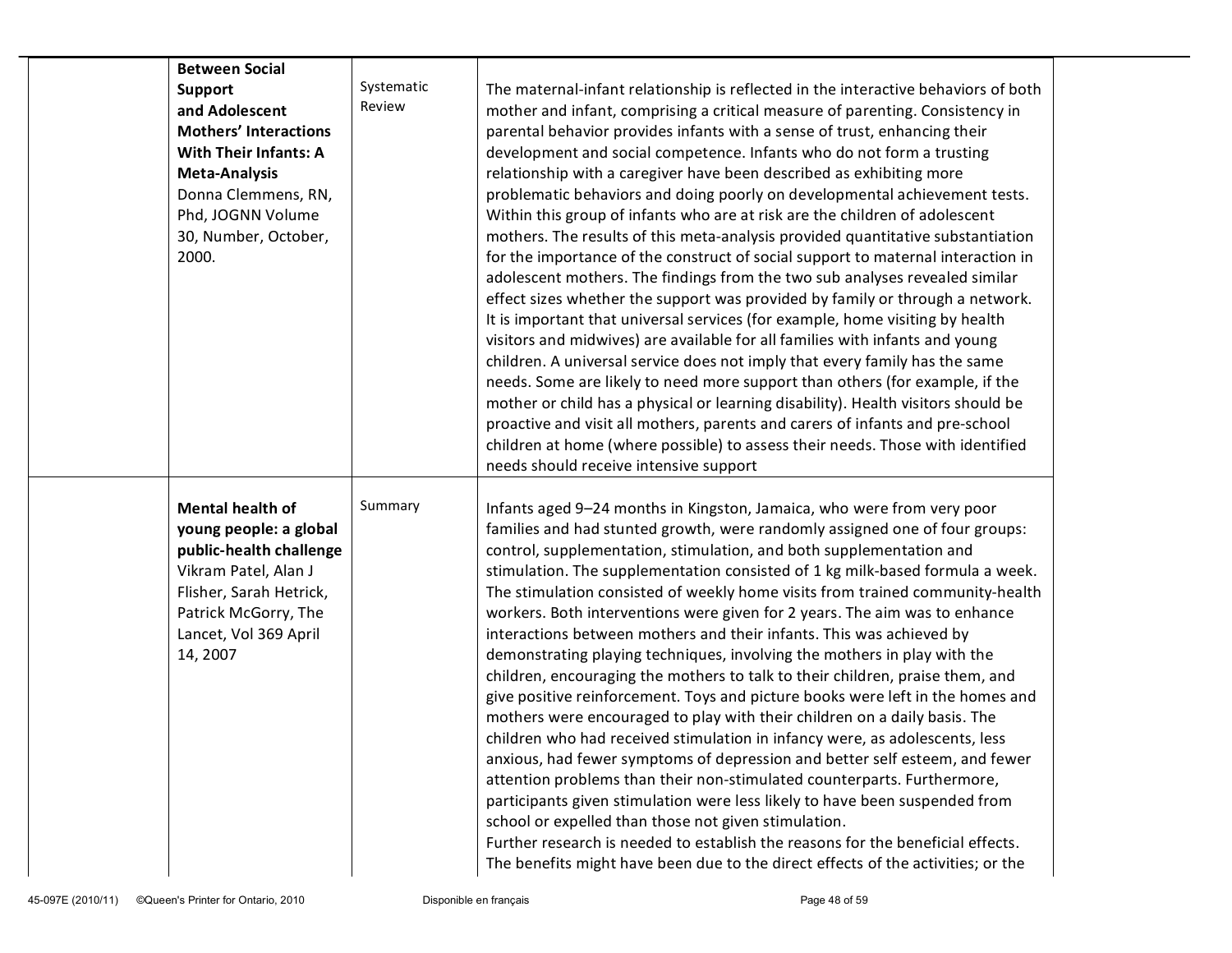| <b>Effectiveness of</b>                                                                                                                                                                                                                    |                      | mother's mental health might have improved as a result of involvement in the<br>intervention, which in turn could have benefited their children; or the<br>educational progress of the participants might have been positively affected,<br>with a consequent effect on their mental health. This is the first study to show<br>that stimulation in early childhood produced improvement in mental-health<br>status in adolescence. The intervention constituted mental-health promotion in<br>that it enhanced the parenting capacity of the mothers, thus strengthening an<br>important protective factor for mental health outcomes in children and<br>adolescents.                                                                                                                                                                                                                                                                                                                                                                                                                                                                                                                                                                                                                                                                                                                                                                                                                                                          |
|--------------------------------------------------------------------------------------------------------------------------------------------------------------------------------------------------------------------------------------------|----------------------|---------------------------------------------------------------------------------------------------------------------------------------------------------------------------------------------------------------------------------------------------------------------------------------------------------------------------------------------------------------------------------------------------------------------------------------------------------------------------------------------------------------------------------------------------------------------------------------------------------------------------------------------------------------------------------------------------------------------------------------------------------------------------------------------------------------------------------------------------------------------------------------------------------------------------------------------------------------------------------------------------------------------------------------------------------------------------------------------------------------------------------------------------------------------------------------------------------------------------------------------------------------------------------------------------------------------------------------------------------------------------------------------------------------------------------------------------------------------------------------------------------------------------------|
| <b>Parenting Groups With</b><br>Professional<br>Involvement In<br><b>Improving Parent and</b><br><b>Child Outcomes</b><br>(EPHPP) Helen Thomas,<br>Yolanda Camiletti,<br>Maureen Cava, Linda<br>Feldman, Jane<br>Underwood,<br>Karen Wade. | Systematic<br>Review | Programs that use videotaped vignettes of parent child interaction<br>٠<br>followed by discussion using empowerment approaches (e.g., Webster-<br>Stratton et al., 1998) should be considered for implementation.<br>Some effective programs provided handouts for reinforcement at<br>$\bullet$<br>home. Use of role play or discussion of videotaped interactions is more<br>effective than discussion alone.<br>Most of the programs had specific time-limited curriculum directed at<br>$\bullet$<br>improving parent-child relationships and child behaviour through<br>changing parental behaviour.<br>Public health practitioners should collaborate with other relevant<br>$\bullet$<br>community agencies to provide programs for families at risk for poor<br>child developmental outcomes.<br>All of the studies reported some statistically significant results for the<br>$\bullet$<br>experimental groups in improving parent, child, or parent-child<br>outcomes.<br>Some studies reported child behaviour changes from clinical to the<br>$\bullet$<br>normal range post-intervention.<br>Programs using a behavioural theoretical framework were effective.<br>$\bullet$<br>Groups were facilitated by nurses, social workers, and psychologists.<br>$\bullet$<br>Behavioural programs based on parental empowerment models were<br>٠<br>effective immediately post-intervention and over time.<br>Incentives improved program access and attendance, particularly for<br>economically disadvantaged families. |
|                                                                                                                                                                                                                                            |                      | After controlling for differences attributable to research design, program                                                                                                                                                                                                                                                                                                                                                                                                                                                                                                                                                                                                                                                                                                                                                                                                                                                                                                                                                                                                                                                                                                                                                                                                                                                                                                                                                                                                                                                      |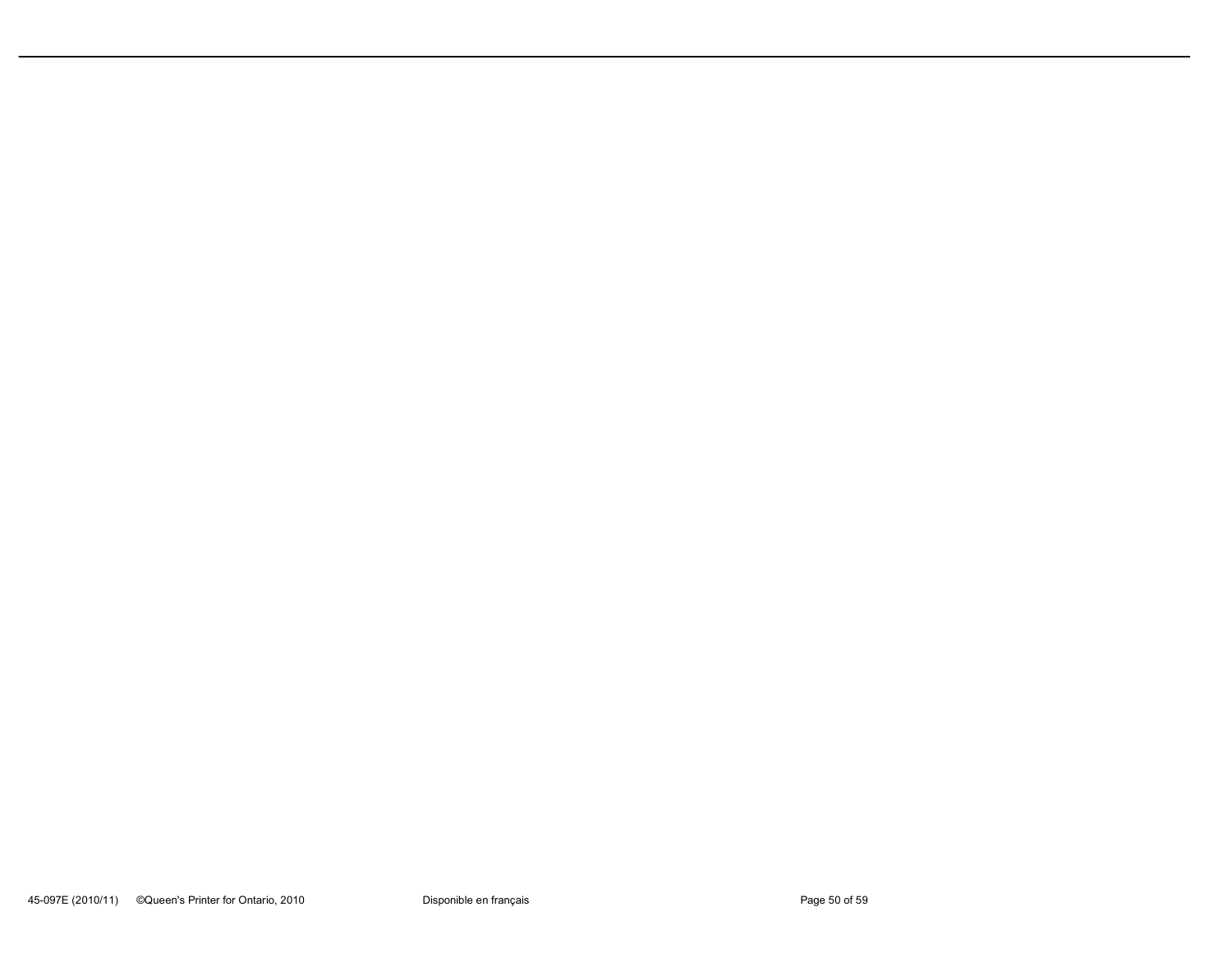|                                                                                                                                                                                                                                                                                                                                             |                      | intervention.                                                                                                                                                                                                                                                                                                                                                                                                                                                                                                                                                                                                                                                                                                                                                                                                                                                                                                                                                                                                                                                                                                                                                                                                                                                                                                                                                                                                                                |  |
|---------------------------------------------------------------------------------------------------------------------------------------------------------------------------------------------------------------------------------------------------------------------------------------------------------------------------------------------|----------------------|----------------------------------------------------------------------------------------------------------------------------------------------------------------------------------------------------------------------------------------------------------------------------------------------------------------------------------------------------------------------------------------------------------------------------------------------------------------------------------------------------------------------------------------------------------------------------------------------------------------------------------------------------------------------------------------------------------------------------------------------------------------------------------------------------------------------------------------------------------------------------------------------------------------------------------------------------------------------------------------------------------------------------------------------------------------------------------------------------------------------------------------------------------------------------------------------------------------------------------------------------------------------------------------------------------------------------------------------------------------------------------------------------------------------------------------------|--|
| <b>Effectiveness of The</b><br><b>Triple P Positive</b><br><b>Parenting Program on</b><br><b>Behavioral Problems in</b><br><b>Children: A Meta-</b><br>Analysis Ireen de<br>Graaf, Paula Speetjens,<br>Filip Smit, Marianne de<br>Wolff and Louis<br>Tavecchio Behav Modif<br>2008; 32; 714 originally<br>published online May<br>12, 2008; | Systematic<br>Review | Results indicate that Level 4 of Triple P interventions reduced disruptive<br>behaviors in children. These improvements were maintained well over<br>time, with further improvements in long-term follow-up.<br>Since 1978, the intervention methods of Triple P have been subjected<br>to a series of controlled evaluations (Sanders & Dadds, 1993).<br>Since that time, the intervention methods used in Triple P have been<br>subjected to a series of controlled evaluations using both intra-subject<br>replication designs and traditional randomized control group designs.<br>Because the analyses involved both prevention universal samples and high-risk                                                                                                                                                                                                                                                                                                                                                                                                                                                                                                                                                                                                                                                                                                                                                                         |  |
| Does the Triple P<br><b>Positive Parenting</b><br>Program provide value<br>for money?<br>Mihalopoulos, C.,<br>Sanders, M., Turner, K.,<br>Murphy-Brennan, M.,<br>& Carter, R.<br>Australian and New<br>Zealand Journal of<br>Psychiatry 2007;<br>41:239-246                                                                                 | Synthesis            | samples, the effect sizes are very large for a universally offered public health<br>intervention. The positive effects of Triple P shown in this study seem to<br>support the widespread adoption and implementation of the program in an<br>increasing number of countries in quite diverse cultural contexts around the<br>world.<br>The aim of the study was to investigate the economic case for the<br>implementation of the Triple P- Positive Parenting Program on a population<br>basis in Queensland, Australia, in order to reduce the prevalence of conduct<br>disorder in children. Triple P has the potential to reduce the prevalence of<br>conduct disorder by between 25% & 48%.<br>Threshold analysis reveals that Triple P saves more resources than it consumes;<br>even modest improvements in prevalence of conduct disorder are sufficient to<br>make Triple P a cost saving intervention * cost calculations of Triple P in<br>Australia do not include Media costs for Level 1 due to regulations requiring<br>media to broadcast public service announcements.<br>Current study looked only at reduction in conduct disorder; other areas that<br>Triple P may impact: reduction in child abuse, improvement in parent quality of<br>life, societal benefits associated with less delinquency & crime as well as an<br>increase in family service utilization & decrease in other treatment service<br>utilization. |  |
|                                                                                                                                                                                                                                                                                                                                             |                      | Consequences to Morbidity & Mortality: Children on mental health waitlist for<br>treatment of conduct disorder - 30% will move from 'clinical' to 'normal' and                                                                                                                                                                                                                                                                                                                                                                                                                                                                                                                                                                                                                                                                                                                                                                                                                                                                                                                                                                                                                                                                                                                                                                                                                                                                               |  |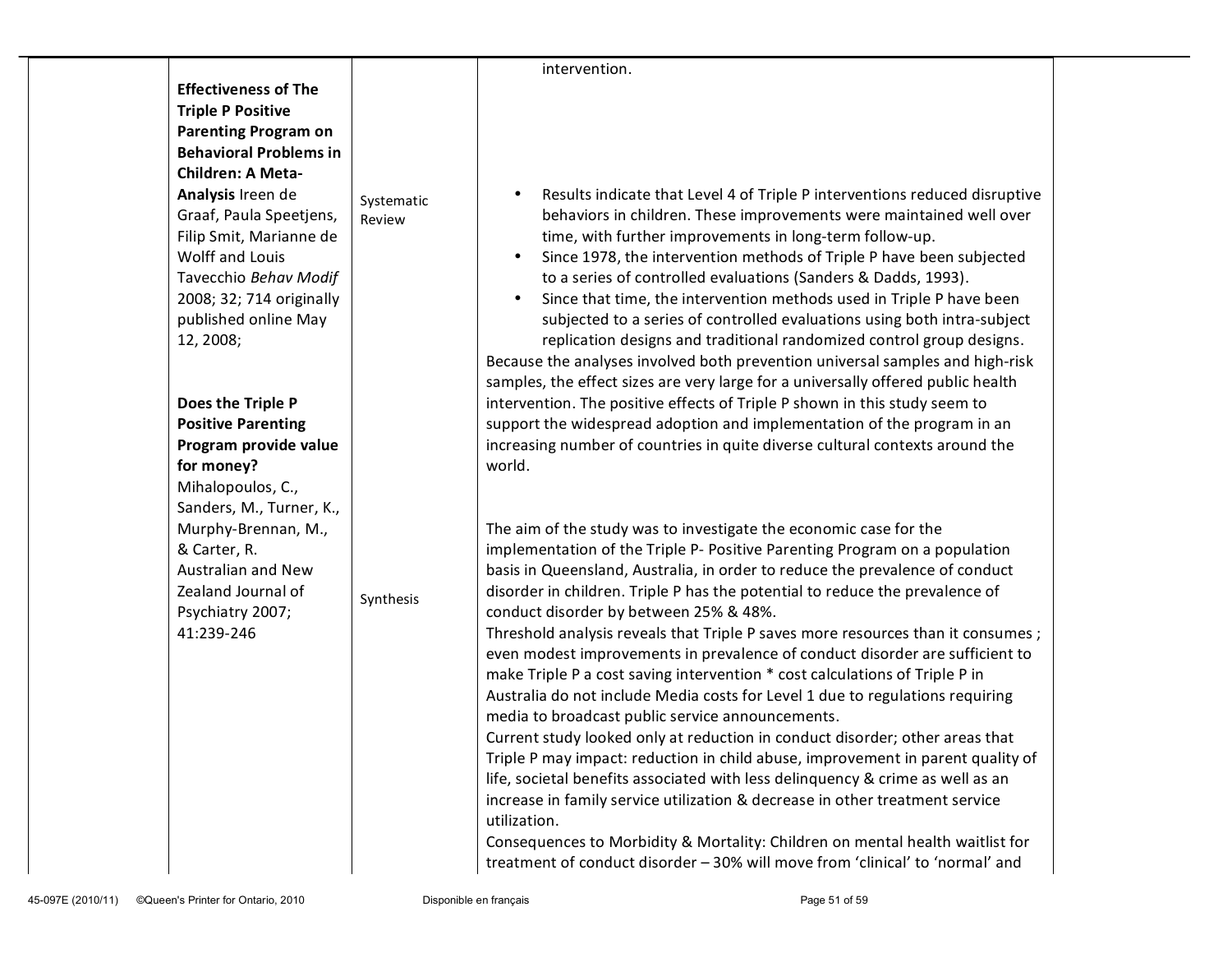|                                                |                                                                                                                                                                                                                                          |           | with Triple P, 56% will move to 'normal'.                                                                                                                                                                                                                                                                                                                                                                                                                                                                                                                                                                                                                                                                                                                                                                                                                                                                                                                                                                                                                                                                                                                                                                                                                                                                                                                                                                                                                                                                                                                                 |
|------------------------------------------------|------------------------------------------------------------------------------------------------------------------------------------------------------------------------------------------------------------------------------------------|-----------|---------------------------------------------------------------------------------------------------------------------------------------------------------------------------------------------------------------------------------------------------------------------------------------------------------------------------------------------------------------------------------------------------------------------------------------------------------------------------------------------------------------------------------------------------------------------------------------------------------------------------------------------------------------------------------------------------------------------------------------------------------------------------------------------------------------------------------------------------------------------------------------------------------------------------------------------------------------------------------------------------------------------------------------------------------------------------------------------------------------------------------------------------------------------------------------------------------------------------------------------------------------------------------------------------------------------------------------------------------------------------------------------------------------------------------------------------------------------------------------------------------------------------------------------------------------------------|
|                                                |                                                                                                                                                                                                                                          |           | The Triple P- Positive Parenting Program is a dominant intervention; that is, it<br>costs less than the amount it saves. Conclusions: Triple P is likely to be a<br>worthwhile use of limited health funds. The economic case is promising.                                                                                                                                                                                                                                                                                                                                                                                                                                                                                                                                                                                                                                                                                                                                                                                                                                                                                                                                                                                                                                                                                                                                                                                                                                                                                                                               |
| <b>Physical Activity</b><br>and Healthy Eating | "Effectiveness of<br>interventions to<br>promote physical<br>activity in children and<br>adolescents:<br>systematic review of<br>controlled trials."<br>van Sluijs EMF, McMinn<br>AM, Griffin SJ. 2007,<br>BMJ, Online First,<br>bmj.com | Synthesis | Multicomponent interventions and interventions that included both school and<br>family or community involvement have the potential to make important<br>differences to levels of physical activity and should be promoted                                                                                                                                                                                                                                                                                                                                                                                                                                                                                                                                                                                                                                                                                                                                                                                                                                                                                                                                                                                                                                                                                                                                                                                                                                                                                                                                                 |
|                                                | <b>Family Environment</b><br>and Pediatric<br>Overweight:<br>What Is a Parent to<br>Do?<br>Ritchie LD, Welk G,<br>Styne D, Gerstein DE,<br>Crawford PB<br>J Am Diet Assoc.<br>2005;105:S70-S79                                           |           | There are sufficient data to support the conclusion that in non-controlling, non-<br>coercive conditions in which children have access to a variety of healthful foods,<br>young children have the ability to self-regulate the amount of food and energy<br>consumed. Parents may negatively influence their children's dietary intake and<br>ability to self-regulate by either applying excessive external control or failing to<br>offer healthful options. A high degree of parental control over a child's dietary<br>intake may disrupt natural systems of self-regulation, and limiting highly<br>palatable foods that are in the home may actually promote the children's desire<br>for such foods, causing dysregulation of energy intake, overeating, and<br>ultimately weight gain in children. Parental restriction of a child's dietary intake<br>of highly palatable foods may be associated with childhood adiposity. Parents<br>exert a gatekeeper influence over their child's level of physical activity. Parental<br>encouragement, parental support, and parental involvement in and modeling of<br>activity have been shown to positively predict activity in children.<br>Although parents cannot control all aspects of a child's day, they can moderate<br>type and availability of foods, feeding practices, the frequency of<br>television/video game usage, and access to physical activity opportunities.<br>Parental modeling of both eating habits and physical activity also can help<br>shape children's values, beliefs, and behaviors. |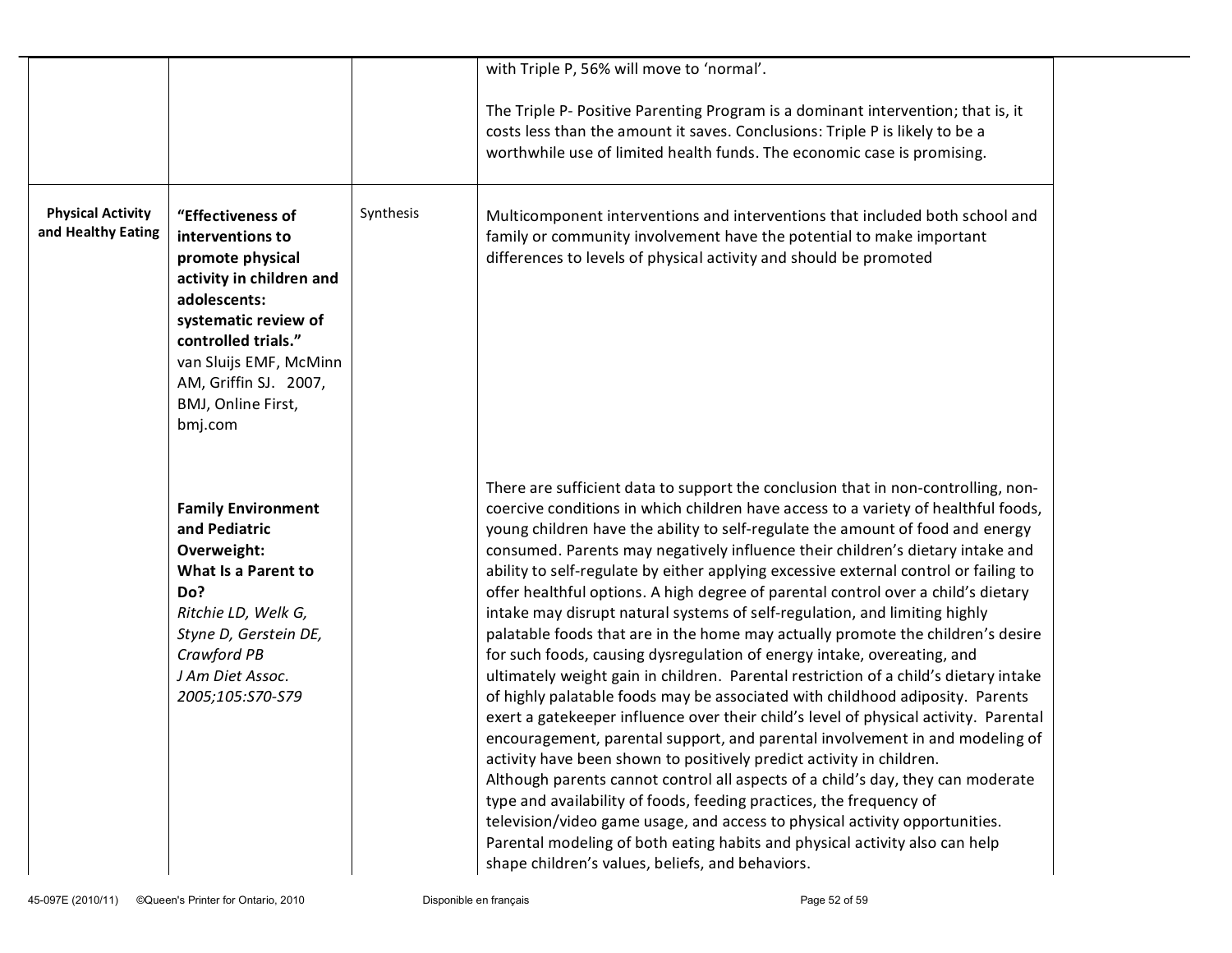| <b>Indulgent Feeding</b><br><b>Style and Children's</b><br><b>Weight Status in</b><br>Preschool<br>Hughes SO, Shewchuk<br>RM, Baskin ML,<br>Nicklas TA, Qu H,<br>J Dev Behav Pediatr.<br>2008; 29(5): 403-410 | There is evidence showing a relationship between a permissive parenting style<br>and childhood weight status. The indulgent feeding style was significantly<br>positively associated with child BMI.<br>Restriction is the only feeding practice, which has been consistently associated<br>with increased intake of undesired food and higher weight status in children<br>The results of this study not only show a robust association between the<br>indulgent feeding style and weight status of low-income preschool children, but<br>also suggest how congruence between parent emotional affect and child<br>temperament characteristics may contribute to excess consumption among<br>children of indulgent parents |
|---------------------------------------------------------------------------------------------------------------------------------------------------------------------------------------------------------------|-----------------------------------------------------------------------------------------------------------------------------------------------------------------------------------------------------------------------------------------------------------------------------------------------------------------------------------------------------------------------------------------------------------------------------------------------------------------------------------------------------------------------------------------------------------------------------------------------------------------------------------------------------------------------------------------------------------------------------|
|                                                                                                                                                                                                               | The goal was to determine the relationship between the 4 parenting styles<br>(authoritative, authoritarian, permissive, and neglectful) and overweight status                                                                                                                                                                                                                                                                                                                                                                                                                                                                                                                                                               |
|                                                                                                                                                                                                               | in first grade. Among the 4 parenting styles, authoritarian parenting was<br>associated with the highest risk of overweight among young children.                                                                                                                                                                                                                                                                                                                                                                                                                                                                                                                                                                           |
| <b>Parenting Styles and</b>                                                                                                                                                                                   | Parenting style may have a greater impact on shaping the daily activities, eating                                                                                                                                                                                                                                                                                                                                                                                                                                                                                                                                                                                                                                           |
| <b>Overweight Status in</b>                                                                                                                                                                                   | behavior, emotional functioning, and ultimately overweight risk of children than                                                                                                                                                                                                                                                                                                                                                                                                                                                                                                                                                                                                                                            |
| <b>First Grade</b>                                                                                                                                                                                            | selected parenting or feeding practices alone. Prevention and treatment                                                                                                                                                                                                                                                                                                                                                                                                                                                                                                                                                                                                                                                     |
| Bradley H, Rhee KE,                                                                                                                                                                                           | strategies that address parenting style as well as specific behaviors may be                                                                                                                                                                                                                                                                                                                                                                                                                                                                                                                                                                                                                                                |
| Lumeng JC, Appugliese                                                                                                                                                                                         | more successful in preventing childhood overweight than current efforts                                                                                                                                                                                                                                                                                                                                                                                                                                                                                                                                                                                                                                                     |
| DP, Kaciroti N, Bradley                                                                                                                                                                                       | focusing on domain-specific behaviors alone.                                                                                                                                                                                                                                                                                                                                                                                                                                                                                                                                                                                                                                                                                |
| R                                                                                                                                                                                                             | A parent who displays more warmth and consideration of the child's                                                                                                                                                                                                                                                                                                                                                                                                                                                                                                                                                                                                                                                          |
| Pediatrics                                                                                                                                                                                                    | developmental abilities may foster a greater capacity in the child for regulating                                                                                                                                                                                                                                                                                                                                                                                                                                                                                                                                                                                                                                           |
| 2006;117;2047-2054                                                                                                                                                                                            | eating behavior. If the child's development of emotional self-regulation is not<br>supported by parental sensitivity, then excessive eating may become a stress<br>response.                                                                                                                                                                                                                                                                                                                                                                                                                                                                                                                                                |
|                                                                                                                                                                                                               | An environment without expectations or limitations may not afford children the                                                                                                                                                                                                                                                                                                                                                                                                                                                                                                                                                                                                                                              |
|                                                                                                                                                                                                               | kind of incentive and guidance needed to develop effective self-regulation of                                                                                                                                                                                                                                                                                                                                                                                                                                                                                                                                                                                                                                               |
|                                                                                                                                                                                                               | eating behaviors. Therefore, it is the combination of sensitivity and expectations                                                                                                                                                                                                                                                                                                                                                                                                                                                                                                                                                                                                                                          |
|                                                                                                                                                                                                               | for self-control that seems to create an optimal environment for children with                                                                                                                                                                                                                                                                                                                                                                                                                                                                                                                                                                                                                                              |
|                                                                                                                                                                                                               | respect to limiting overweight risk.                                                                                                                                                                                                                                                                                                                                                                                                                                                                                                                                                                                                                                                                                        |
|                                                                                                                                                                                                               | Authoritative parents (defined by high levels of maternal sensitivity and                                                                                                                                                                                                                                                                                                                                                                                                                                                                                                                                                                                                                                                   |
|                                                                                                                                                                                                               | expectations for self-control) had the lowest prevalence of overweight children.                                                                                                                                                                                                                                                                                                                                                                                                                                                                                                                                                                                                                                            |

Children of authoritarian parents (high expectations for self-control and low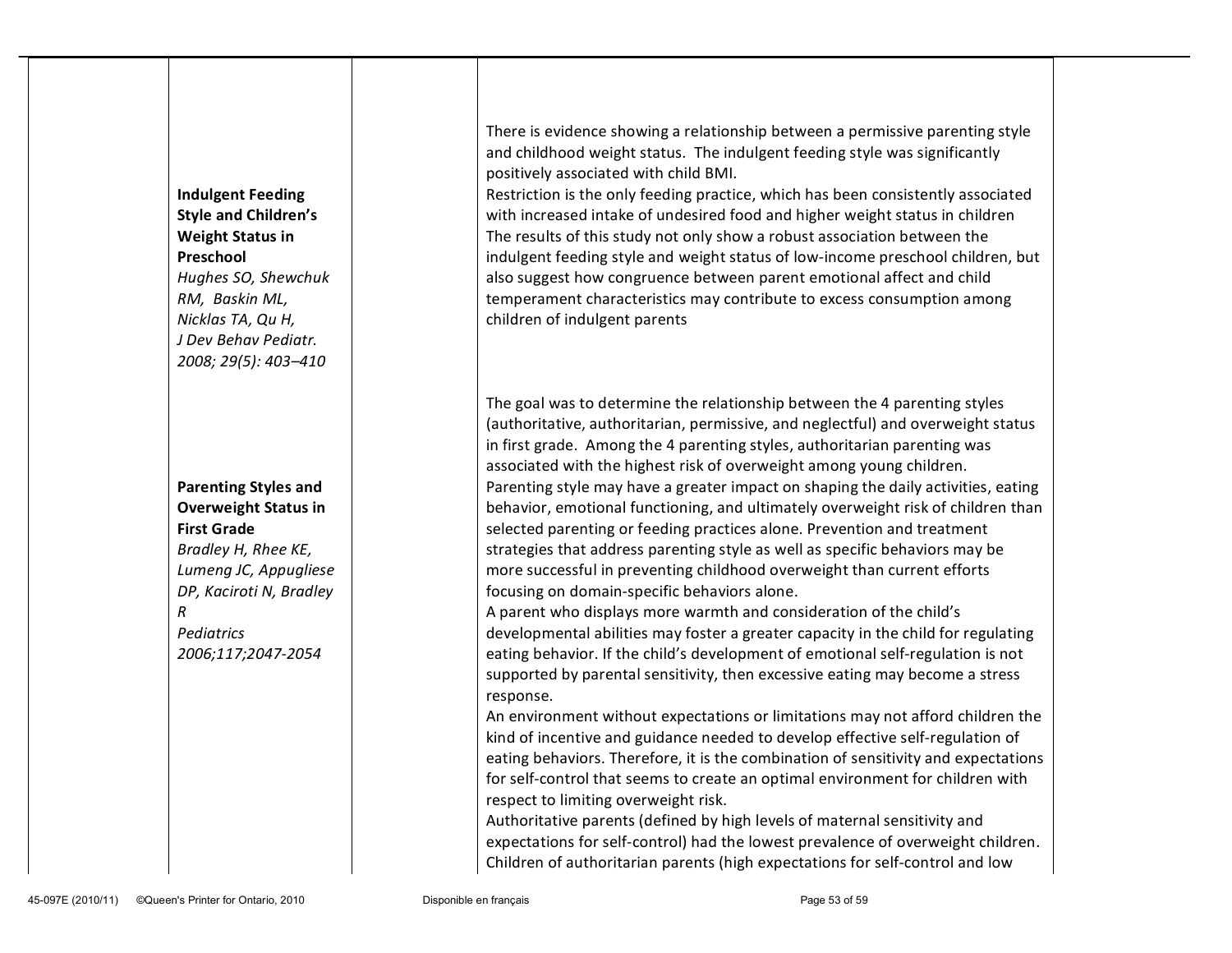|                                            | sensitivity) had the greatest odds of overweight.                                                                                                     |  |
|--------------------------------------------|-------------------------------------------------------------------------------------------------------------------------------------------------------|--|
|                                            |                                                                                                                                                       |  |
|                                            |                                                                                                                                                       |  |
|                                            |                                                                                                                                                       |  |
|                                            | Harvey-Berino & Rourke (19)                                                                                                                           |  |
|                                            | Parenting support programme focusing on how improved parenting skills could                                                                           |  |
|                                            | facilitate the development of appropriate eating and physical activity<br>behaviours in the children.                                                 |  |
| Obesity prevention in<br>preschool native- |                                                                                                                                                       |  |
| American children: a                       |                                                                                                                                                       |  |
| pilot study using home                     |                                                                                                                                                       |  |
| visiting.                                  |                                                                                                                                                       |  |
| Harvey-Berino J, Rourke                    |                                                                                                                                                       |  |
|                                            |                                                                                                                                                       |  |
| Obes Res 2003; 11:                         |                                                                                                                                                       |  |
| 606-611.                                   | Parents influence their children through the use of specific parenting practices,                                                                     |  |
|                                            | modeling specific behaviors and attitudes, and more broadly through their                                                                             |  |
|                                            | interpersonal interactions within the family. They also create a home                                                                                 |  |
| <b>Childhood Overweight</b>                | environment that promotes certain behaviors, expectations, beliefs, and social                                                                        |  |
| and the Relationship                       | norms. Because of this overarching influence, parents play an important role in                                                                       |  |
| between Parent                             | the prevention and treatment of childhood overweight. Not only can parents                                                                            |  |
| <b>Behaviors</b>                           | influence the development of eating and activity behaviors through the use of                                                                         |  |
| Rhee K<br>The ANNALS of the                | specific feeding techniques and the modeling of healthy dietary and leisure-<br>time activity habits, but they also have direct control over the home |  |
| American Academy of                        | environment and what foods or activities are available in the house The socio-                                                                        |  |
| <b>Political and Social</b>                | emotional environment created in the home through specific parenting styles                                                                           |  |
| Science 2008 615: 11                       | and attitudes toward food and sedentary behaviors can assist in the                                                                                   |  |
|                                            | development of a healthier approach toward weight-related domains with                                                                                |  |
|                                            | presumably lifelong impacts. The socio-emotional impact of parenting and the                                                                          |  |
|                                            | stability provided by effective family functioning can also play a role in the                                                                        |  |
|                                            | development of healthy eating behaviors.                                                                                                              |  |
|                                            |                                                                                                                                                       |  |
|                                            |                                                                                                                                                       |  |
|                                            | Parental feeding styles may promote overeating or overweight in children.                                                                             |  |
|                                            | Parental feeding restriction, but no other feeding domain, was associated with                                                                        |  |
|                                            | increased child eating and weight status.                                                                                                             |  |
|                                            | Parental feeding strategies may play a role in the development of childhood                                                                           |  |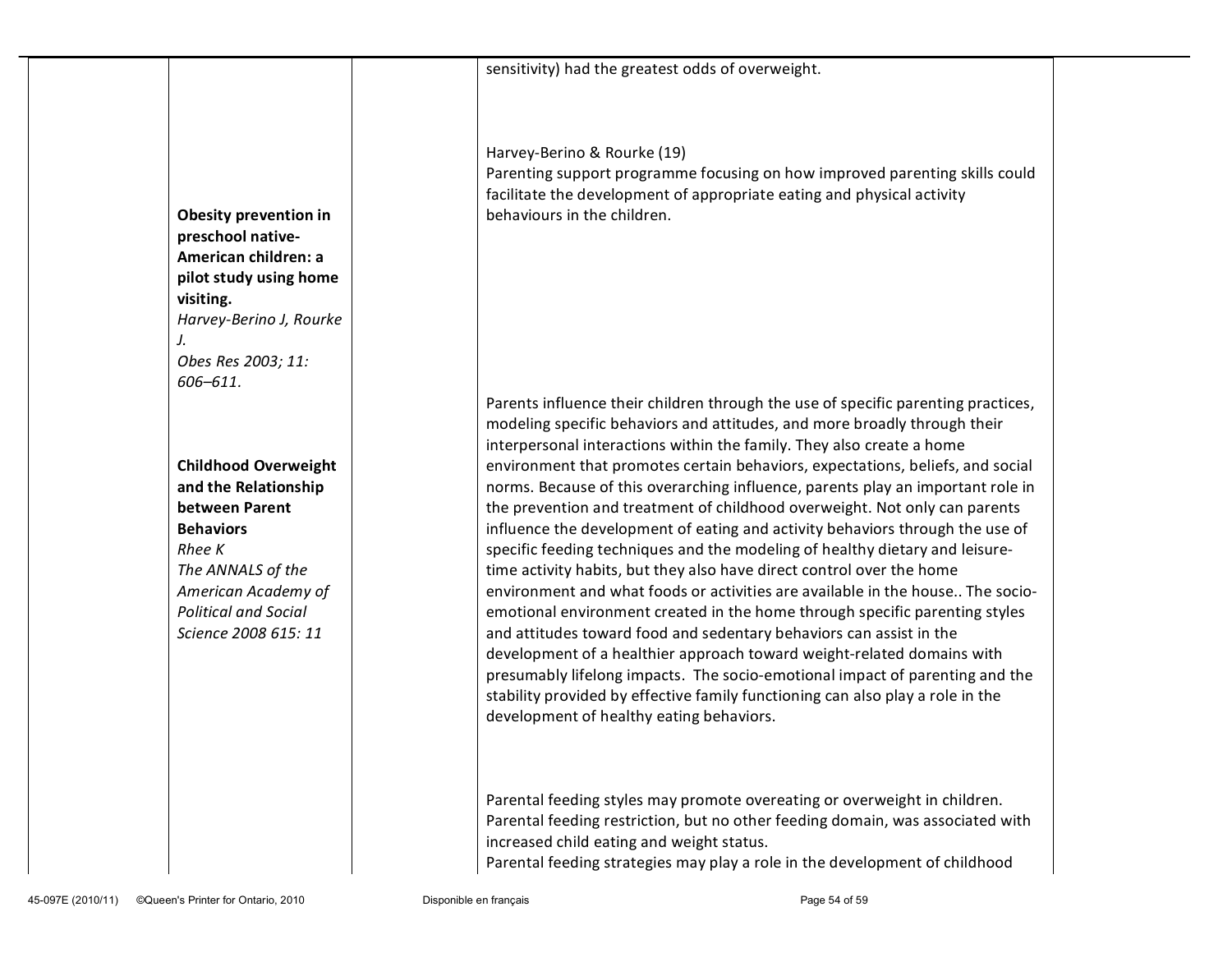| <b>Parent-Child Feeding</b><br><b>Strategies and Their</b><br><b>Relationships to Child</b><br><b>Eating and</b><br><b>Weight Status Faith</b><br>MS, Scanlon KS, Birch | overweight because excessive control in child feeding has been associated with<br>poorer eating regulation, which is related to increased body mass. Focusing<br>children's attention on external cues may undermine their ability to respond to<br>internal cues that signal hunger and satiety. Restricting access to highly<br>palatable snack foods has also been shown to increase children's preferences<br>and requests for such forbidden foods.                                                                                                                                                                                                                                                                                                                                                                                                                                                                                                                                                                                                                                                                                                                                                                                                                                                                                                                                                                            |
|-------------------------------------------------------------------------------------------------------------------------------------------------------------------------|-------------------------------------------------------------------------------------------------------------------------------------------------------------------------------------------------------------------------------------------------------------------------------------------------------------------------------------------------------------------------------------------------------------------------------------------------------------------------------------------------------------------------------------------------------------------------------------------------------------------------------------------------------------------------------------------------------------------------------------------------------------------------------------------------------------------------------------------------------------------------------------------------------------------------------------------------------------------------------------------------------------------------------------------------------------------------------------------------------------------------------------------------------------------------------------------------------------------------------------------------------------------------------------------------------------------------------------------------------------------------------------------------------------------------------------|
| LL, Francis LA, Sherry B<br>Obes<br>Res.2004;12:1711-<br>1722                                                                                                           | Feeding practices involve parental choices about which foods children are                                                                                                                                                                                                                                                                                                                                                                                                                                                                                                                                                                                                                                                                                                                                                                                                                                                                                                                                                                                                                                                                                                                                                                                                                                                                                                                                                           |
| <b>Preventing childhood</b><br>obesity: what works?<br><b>Birch LL and Ventura</b><br>AK<br>International Journal of<br>Obesity (2009) 33, S74-<br><b>S81</b>           | offered; when, how frequently and how much children are fed; and the social<br>contexts within which feeding occurs. Parenting practices are responses to<br>environmental threats to parental goals for children.<br>When traditional child feeding practices that promoted child health when food<br>was scarce are applied in obesogenic environments, they may result in<br>overeating and accelerated weight gain by promoting children's (1) lack of<br>responsiveness to satiety cues; (2) overeating in response to large portions; (3)<br>learned preference for unhealthy, palatable foods as they are used as rewards<br>and treats; (4) learning to eat in response to distress rather than hunger; and (5)<br>learned dislike for 'healthy foods' if there is pressure to eat them.<br>Retrospective studies have shown that the learned dislikes that result when<br>children are coerced to eat a food persist in adulthood.<br>If a feeding environment is created that supports children's opportunities to<br>choose and try new foods in positive contexts and to make choices among<br>healthy alternatives, without coercion, children can learn to like and eat those<br>foods. When the child-feeding environment is restrictive or coercive, or when<br>children are offered the wrong kinds and portions of foods, they develop<br>preferences and eating styles that may increase their risk for obesity. |
| <b>Reducing obesity and</b><br>related chronic disease<br>risk in                                                                                                       | Using the parents as the agents of change was more effective in managing<br>childhood overweight compared with a child-only approach.                                                                                                                                                                                                                                                                                                                                                                                                                                                                                                                                                                                                                                                                                                                                                                                                                                                                                                                                                                                                                                                                                                                                                                                                                                                                                               |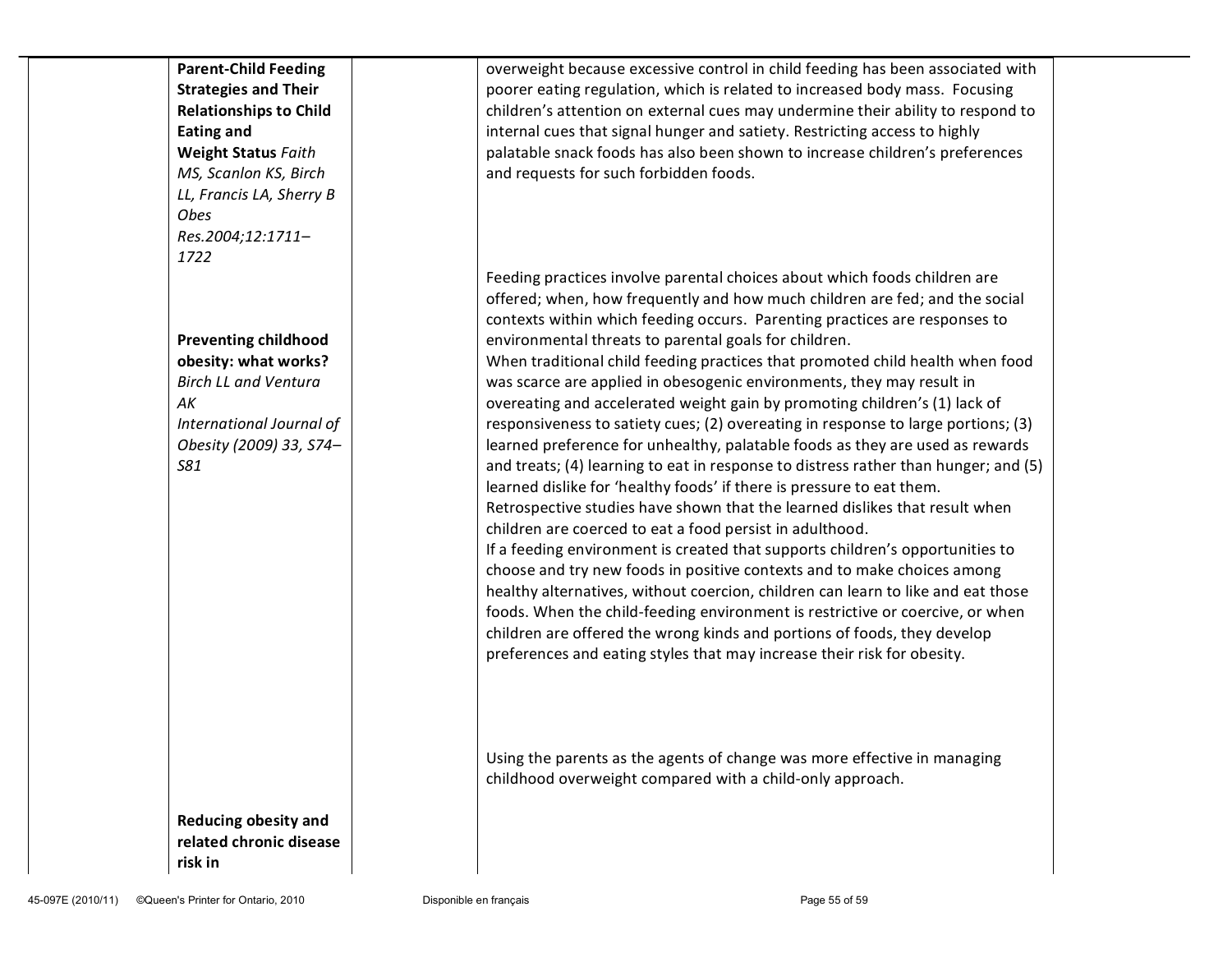| children and youth: a<br>synthesis of evidence<br>with 'best<br>practice'<br>recommendations<br>Flynn MAT, McNeil DA,<br>Maloff B, Mutasingwa<br>D, Wu M, Fordand C,<br>Tough SC<br>2006 The International<br>Association for the<br>Study of Obesity.<br>Obesity reviews 7<br>(Suppl. 1), 7-66 |                                                                                                                                                                                                                                                                                                                                                                                                                                                                     |  |
|-------------------------------------------------------------------------------------------------------------------------------------------------------------------------------------------------------------------------------------------------------------------------------------------------|---------------------------------------------------------------------------------------------------------------------------------------------------------------------------------------------------------------------------------------------------------------------------------------------------------------------------------------------------------------------------------------------------------------------------------------------------------------------|--|
| <b>Promoting Physical</b><br><b>Activity Participation</b><br>among Children and<br><b>Adolescents</b><br>Salmon J, Booth ML,<br>Phongsavan P, Murphy<br>N, Timperio A<br>Epidemiol Rev<br>2007;29:144-159                                                                                      | Small repeated intervention doses via parents may be enough to effect<br>children's behavior change. Including parents in children's physical activity<br>interventions (delivered through schools or the family) may be important given<br>that parents are the likely gatekeepers of children's physical activity outside<br>school hours, and there are many family-related correlates of children's physical<br>activity (e.g., role modeling, social support). |  |
| A systematic review of<br>environmental<br>correlates of<br>obesity-related dietary<br>behaviors in youth<br>van der Horst K,<br>Oenema A, Ferreira I,<br>Wendel-Vos W,<br>Giskes K, van Lenthe F,                                                                                              | Parents directly determine the child's physical and social environment, and<br>indirectly influence behavior and habits through socialization processes and<br>modeling.<br>An authoritative parenting style is positively associated with fruit/vegetable<br>intake. Family connectedness is positively associated with adolescent<br>fruit/vegetable intake.                                                                                                      |  |
| ©Queen's Printer for Ontario, 2010<br>45-097E (2010/11)                                                                                                                                                                                                                                         | Disponible en français<br>Page 56 of 59                                                                                                                                                                                                                                                                                                                                                                                                                             |  |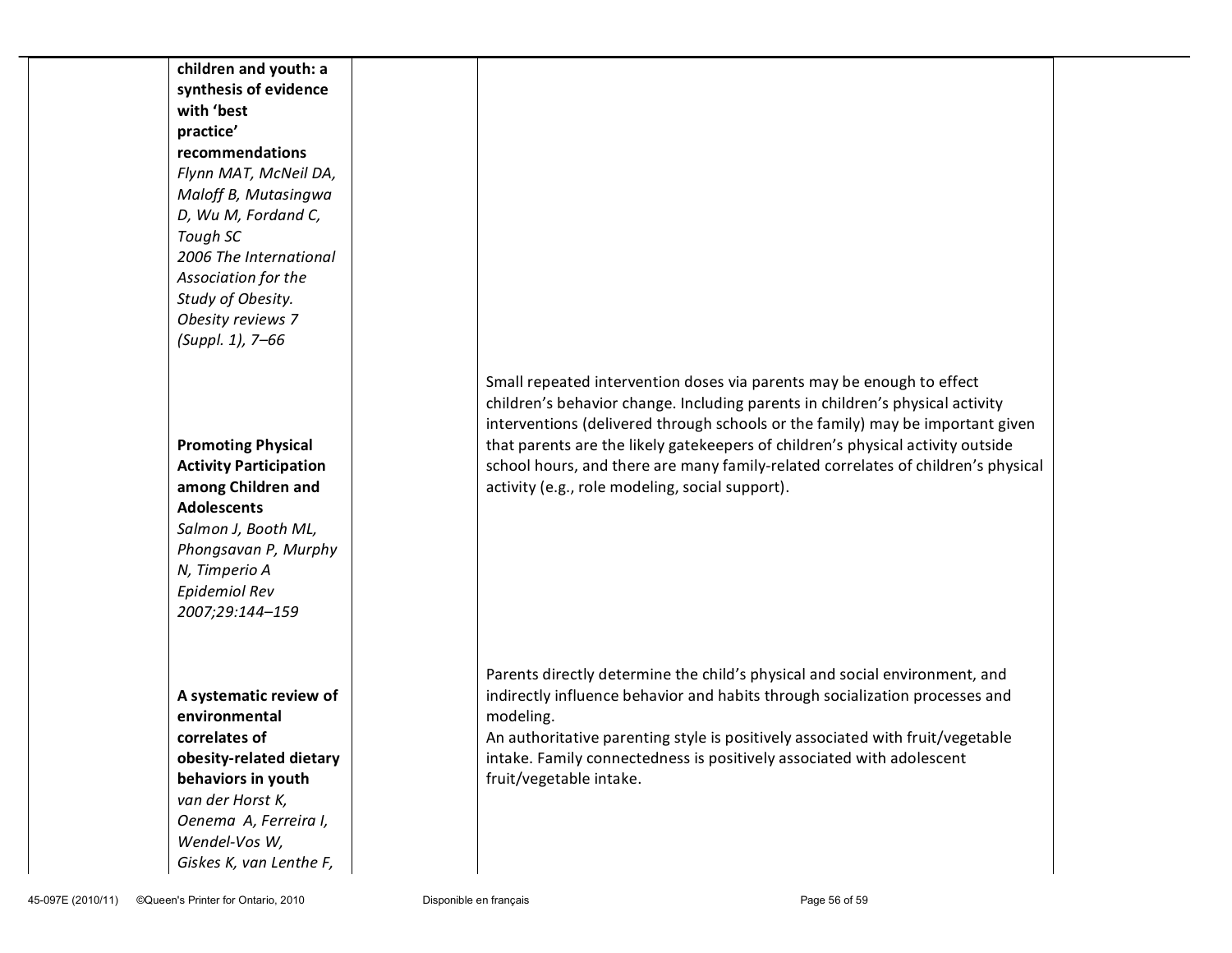| Brug J<br><b>Health Education</b><br>Research Vol.22 no.2<br>2007 Pages 203-226                                                                                                                                                                                    |                                                                                                                                                                                                                                                                                                                                                                                                                                                                                                                                                                                                                                                                                                                                                                                                                                                                                                          |  |
|--------------------------------------------------------------------------------------------------------------------------------------------------------------------------------------------------------------------------------------------------------------------|----------------------------------------------------------------------------------------------------------------------------------------------------------------------------------------------------------------------------------------------------------------------------------------------------------------------------------------------------------------------------------------------------------------------------------------------------------------------------------------------------------------------------------------------------------------------------------------------------------------------------------------------------------------------------------------------------------------------------------------------------------------------------------------------------------------------------------------------------------------------------------------------------------|--|
| How do parents' child-<br>feeding behaviours<br>influence child<br>weight? Implications<br>for childhood obesity<br>policy<br>Clark HR, Goyder E,<br>Bissell P, Blank L, Peters<br>2007, Journal of Public<br>Health $  pp. 1-10$<br>doi:10.1093/pubmed/f<br>dm012 | Parents may inadvertently promote excess weight gain in childhood by using<br>inappropriate child-feeding behaviours. Evidence exists for a relationship<br>between parents' child-feeding behaviours, children's dietary intake and child<br>weight. Food restriction may precede child weight gain and furthermore may<br>cause children to put on weight. There is a positive association between<br>parental restriction (of dietary intake or specific snack food intake) and dietary<br>intake, child weight or both.                                                                                                                                                                                                                                                                                                                                                                              |  |
| Does parenting affect<br>children's eating and<br>weight status? Ventura<br>AK and Birch LL<br>International Journal of<br><b>Behavioral Nutrition</b><br>and Physical Activity<br>2008,<br>5:15doi:10.1186/1479-<br>5868-5-15                                     | There is substantial causal evidence that parenting affects child eating.<br>Parenting encompasses parenting and feeding styles and practices, child eating<br>encompasses children's eating style, food preferences and dietary intake and<br>child weight encompasses indices of children's weight status or change in<br>weight status<br>The influence of parenting on child weight must be mediated by effects of<br>parenting on child eating (or other child behaviors).<br>The term parenting style describes differences among parental attitudes and<br>styles of interacting with children that could result in individual differences<br>among children in key outcomes. In contrast, the term parenting practice<br>describes a specific behavioural strategy employed by parents to socialize their<br>children<br>It cannot be determined from cross-sectional data whether permissive or |  |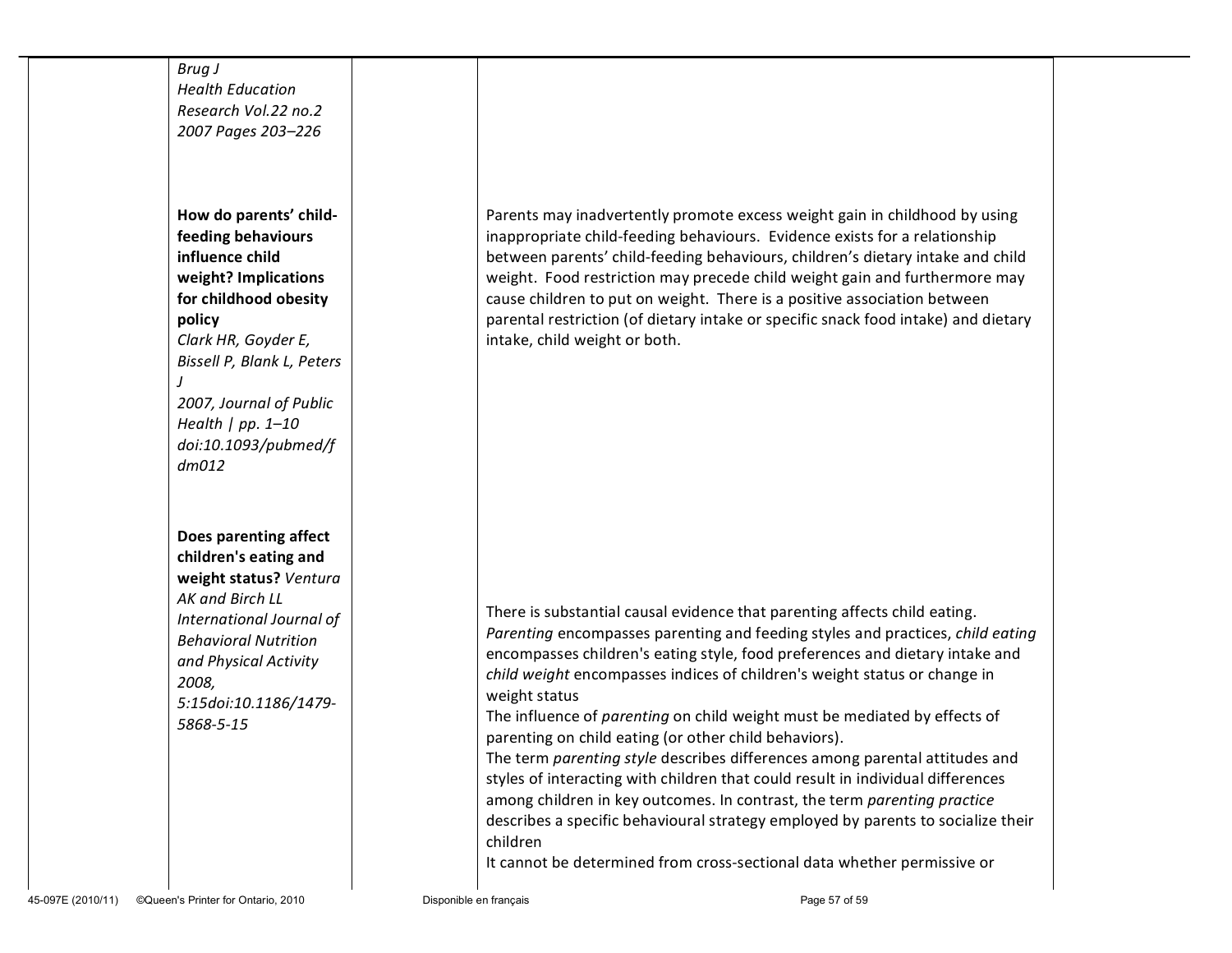|                                                         |                                      | indulgent feeding-specific parenting styles are a cause or a consequence of child  |  |
|---------------------------------------------------------|--------------------------------------|------------------------------------------------------------------------------------|--|
|                                                         | weight status and eating behaviour.  |                                                                                    |  |
|                                                         |                                      | The parental use of pressure is elicited by concerns about the child's low weight  |  |
|                                                         |                                      | status or low levels of child intake; but pressuring children to eat does not have |  |
| <b>Associations Between</b>                             |                                      | the desired effects on food preferences or consumption                             |  |
| <b>General Parenting</b>                                |                                      | Restriction may contribute to higher child weight by promoting overeating in       |  |
| <b>Styles and Specific</b>                              |                                      | the presence of palatable energy dense foods.                                      |  |
| <b>Food-Related</b>                                     |                                      |                                                                                    |  |
| <b>Parenting Practices</b>                              |                                      |                                                                                    |  |
| and Children's Food                                     |                                      |                                                                                    |  |
| Consumption.                                            |                                      |                                                                                    |  |
| Vereecken C, Legiest E,                                 |                                      | General parenting style did not show any significant impact on dietary habits. In  |  |
| De Bourdeaudhuij I,                                     |                                      | contrast, the food-related parenting practice "encouragement through               |  |
| Maes L American                                         |                                      | negotiation" showed a significant positive impact, whereas "pressure,"             |  |
| Journal of Health                                       |                                      | "catering on demand," and "permissiveness" were practices with an unhealthy        |  |
| Promotion: March/April                                  | impact.                              |                                                                                    |  |
| 2009, Vol. 23, No. 4, pp.                               |                                      | Nutrition education programs that guide parents in firm but not coercive food      |  |
| 233-240.                                                |                                      | parenting skills are likely to have a positive impact upon children's dietary      |  |
|                                                         | habits.                              |                                                                                    |  |
| Are parenting style                                     |                                      |                                                                                    |  |
| and controlling feeding                                 |                                      |                                                                                    |  |
| practices related?                                      |                                      |                                                                                    |  |
|                                                         |                                      |                                                                                    |  |
| Blissett J and Haycraft E                               |                                      |                                                                                    |  |
| Appetite Volume 50,                                     |                                      |                                                                                    |  |
| Issues 2-3, March-May                                   |                                      |                                                                                    |  |
| 2008, Pages 477-485                                     |                                      |                                                                                    |  |
|                                                         |                                      | In both mothers and fathers, permissive parenting style was related to lower       |  |
|                                                         |                                      | monitoring of children's unhealthy food intake. Permissive parenting was also      |  |
| <b>Parent feeding</b>                                   |                                      | associated with increased use of restriction by mothers and pressure to eat by     |  |
| restriction and child                                   |                                      | fathers. Authoritative parenting style was also related to lower use of pressure   |  |
| weight. The mediating                                   |                                      | to eat by fathers only. Parenting styles were not related to child BMI in this     |  |
| role of child                                           |                                      | sample. Higher child BMI was best predicted by lower paternal application of       |  |
| disinhibited eating and                                 |                                      | pressure to eat and greater paternal reports of drive for thinness. Parenting      |  |
| the moderating role of                                  |                                      | style may not have a direct impact on child BMI until child food selection and     |  |
| the parenting context                                   | consumption becomes more autonomous. |                                                                                    |  |
| Joyce JL and Zimmer-                                    |                                      |                                                                                    |  |
| Gembeck MJ                                              |                                      |                                                                                    |  |
| ©Queen's Printer for Ontario, 2010<br>45-097E (2010/11) | Disponible en français               | Page 58 of 59                                                                      |  |